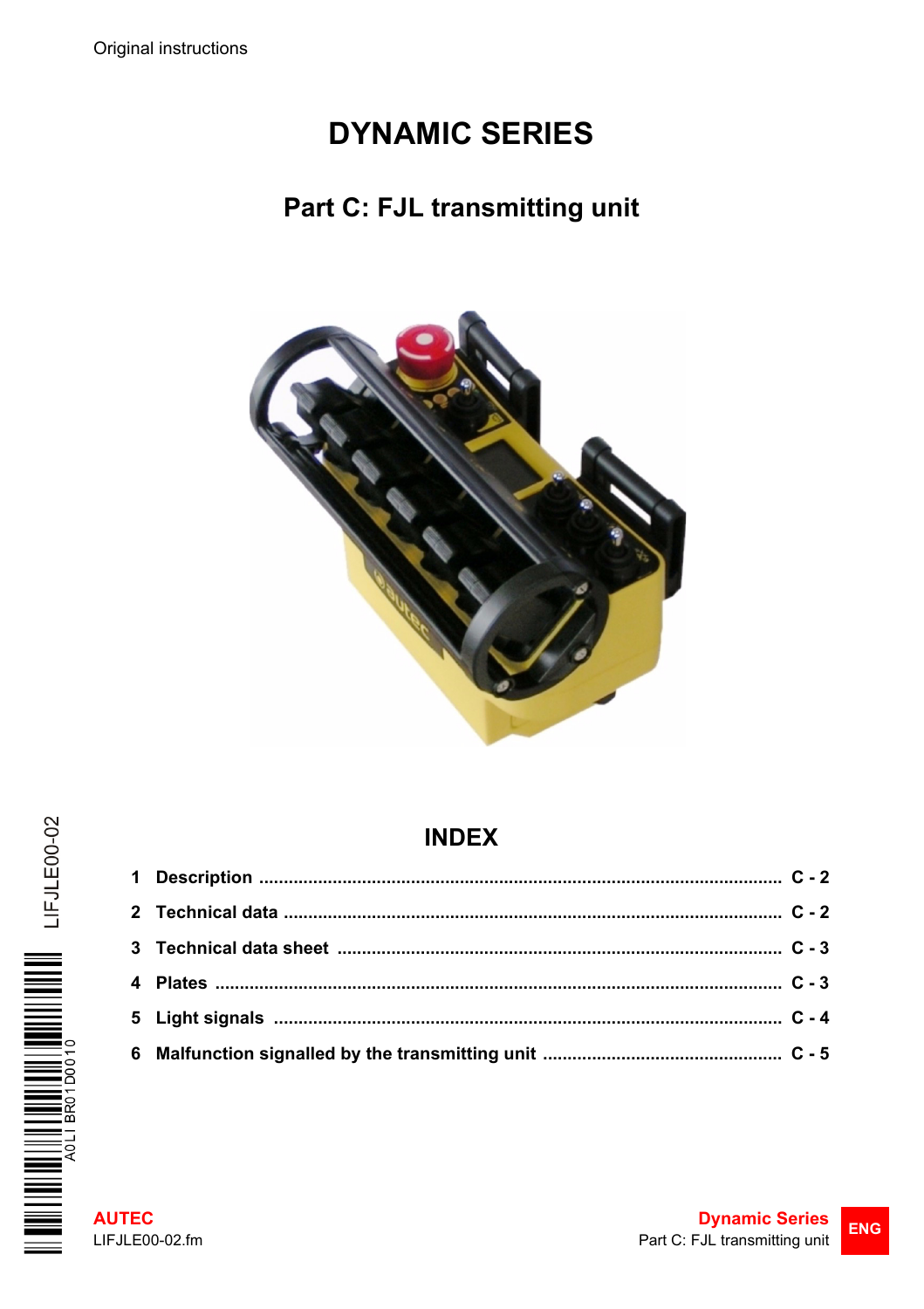## <span id="page-1-0"></span>**1 Description**



| А | connector for wire control<br>(if present) | в | actuators (joysticks, selectors, push-<br>buttons) |
|---|--------------------------------------------|---|----------------------------------------------------|
|   | STOP pushbutton                            |   | display or LED (if present)                        |
|   | LEDs                                       |   | START pushbutton                                   |
| G | S-KEY (electronic starting key)            |   |                                                    |

## <span id="page-1-1"></span>**2 Technical data**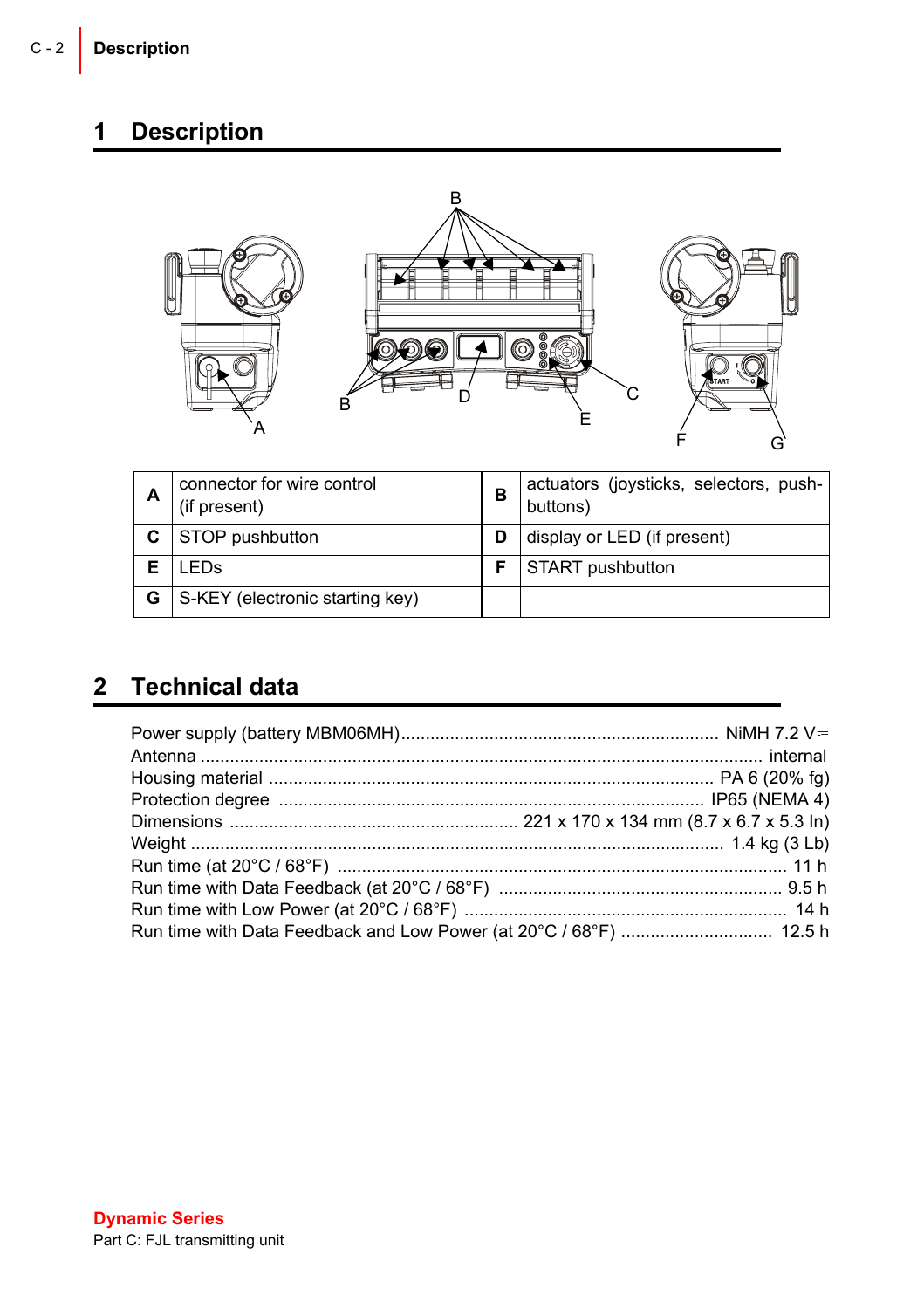#### <span id="page-2-0"></span>**3 Technical data sheet**

The technical data sheet contains the transmitting unit configuration and shows the matching between commands sent and machine functions/movements. It also contains the wiring diagram showing the connection between the receiving unit and the machine.

Each technical data sheet must be filled in, checked and signed by the installer, who is responsible for a correct wiring.

A copy of the technical data sheet must always be kept together with this manual (always keep a copy of this data sheet for administrative purposes).



**The wiring of the receiving unit outputs must always reflect the wiring indicated in the technical data sheet.**

#### <span id="page-2-1"></span>**4 Plates**

The transmitting unit has three plates.

| <b>Plate</b>                                 | <b>Position</b>                                                  | Content                                                                                                                   |  |
|----------------------------------------------|------------------------------------------------------------------|---------------------------------------------------------------------------------------------------------------------------|--|
| radio remote control<br>identification plate | On the S-KEY: remove the S-<br>KEY to read the plate.            | Radio remote control<br>serial<br>number (S/N).                                                                           |  |
| transmitting unit iden-<br>tification plate  | In the battery housing: remove<br>the battery to read the plate. | Manufacturing year, bar code<br>and transmitting unit identifi-<br>cation number (TU ID).                                 |  |
| technical data plate                         | In the battery housing: remove<br>the battery to read the plate. | MODEL, TYPE and<br>main<br>transmitting<br>unit<br>technical<br>data, marking and possible<br>radio remote control marks. |  |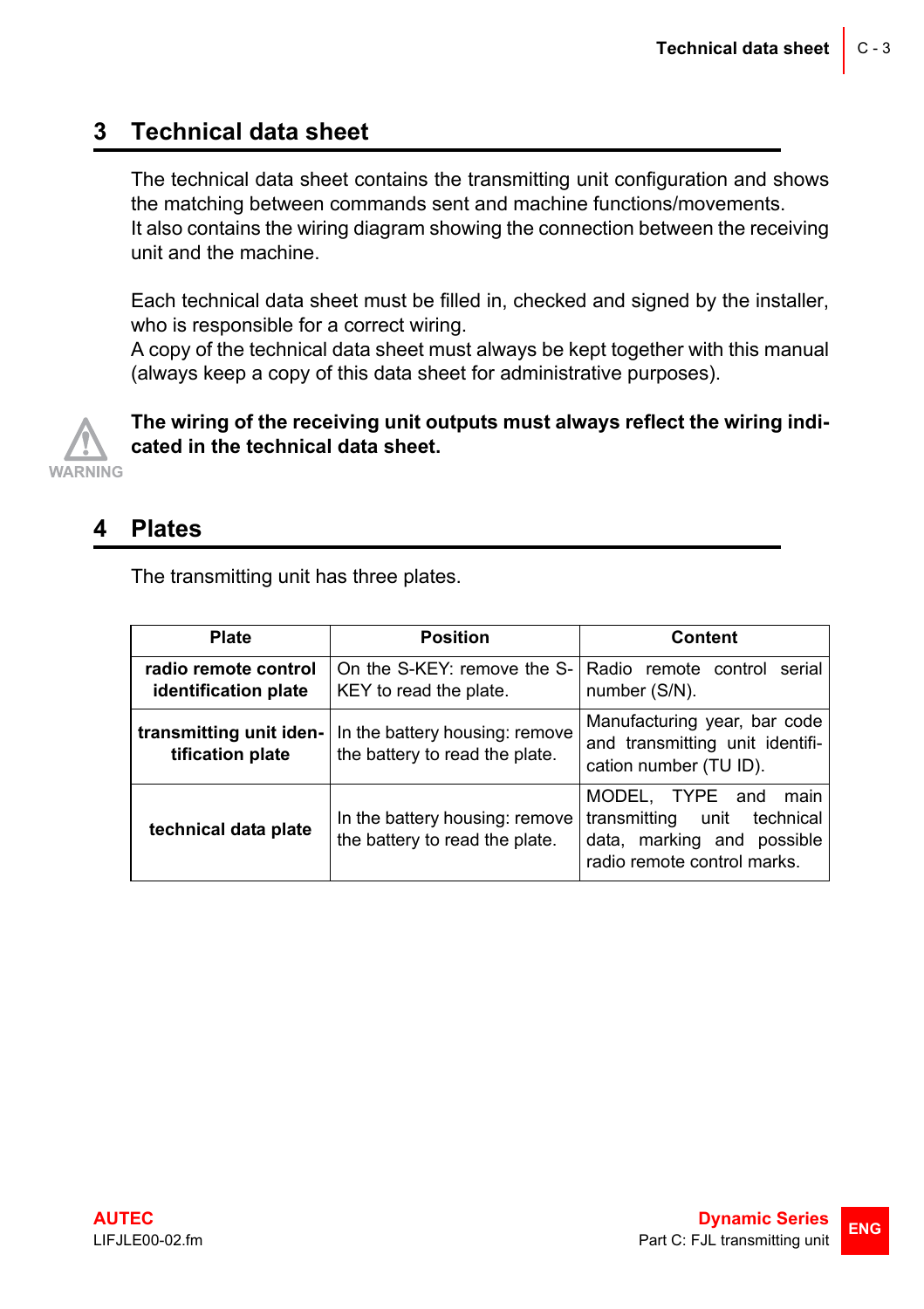## <span id="page-3-0"></span>**5 Light signals**

FJL transmitting units have four LEDs on the left of the STOP pushbutton:

- a green LED, identified with  $\mathscr{A}$  subsetsponding information about the radio remote control.



- a red LED, identified with  $\Box$   $\dot{\otimes}$  , providing information about the radio remote control.
- two red LEDs (the two lower ones) that may provide information coming from the machine (Data Feedback function).

| The green LED<br>œ.              | Meaning                                                                                                                                              |  |
|----------------------------------|------------------------------------------------------------------------------------------------------------------------------------------------------|--|
| $\ldots$ is off                  | The transmitting unit is switched off.                                                                                                               |  |
| blinks fast                      | The transmitting unit is switched on and there is no<br>radio link                                                                                   |  |
| blinks slowly                    | The radio remote control is started and the radio link is<br>present.                                                                                |  |
| The red $LEDa$                   | Meaning                                                                                                                                              |  |
| $$ is off                        | The transmitting unit works correctly.                                                                                                               |  |
| blinks                           | The battery is nearly flat.                                                                                                                          |  |
| is on for 2 seconds <sup>b</sup> | The transmitting unit does not work correctly.                                                                                                       |  |
| blinks once <sup>b</sup>         | At power on, the transmitting unit detects that the<br>STOP pushbutton is activated or damaged.                                                      |  |
| blinks twice <sup>b</sup>        | At power on, the transmitting unit detects that one of<br>the commands D2-D20 or SAFETY is activated or<br>damaged (see technical data sheet).       |  |
| blinks three times <sup>b</sup>  | At power on, the transmitting unit detects that the bat-<br>tery is flat.                                                                            |  |
| blinks four times <sup>b</sup>   | At power on, the transmitting unit detects that one of<br>the commands A1-A8, L1-L8 and H1-H8 is activated or<br>damaged (see technical data sheet). |  |

a. An acoustic signal is also heard when the red LED is illuminated.

<span id="page-3-1"></span>b. After this signal, the transmitting unit switches off.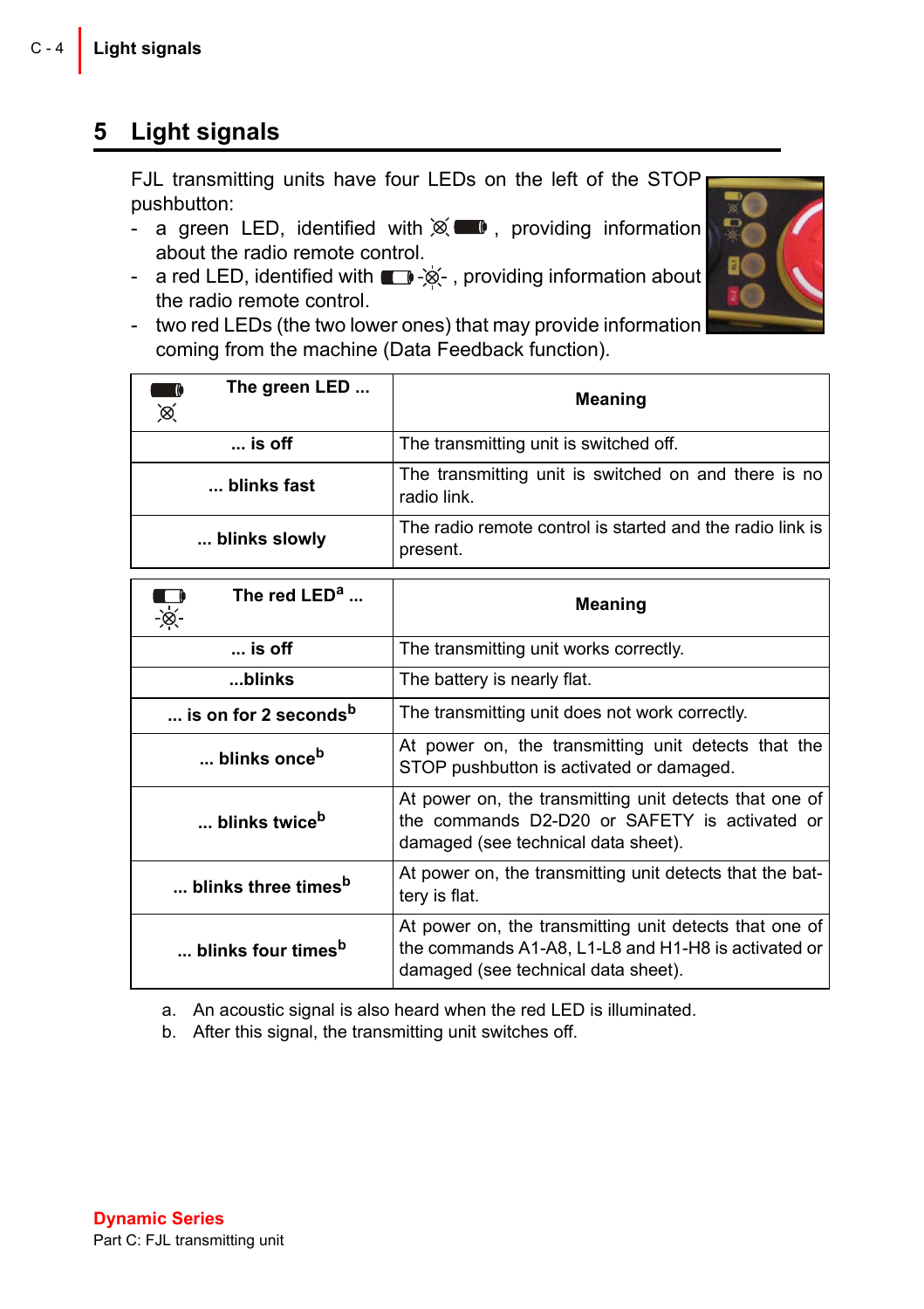#### <span id="page-4-0"></span>**6 Malfunction signalled by the transmitting unit**

Use the light signals on the transmitting unit to identify the radio remote control malfunction.

If the problem persists after the suggested solution has been carried out, contact the support service of the machine manufacturer.

| <b>Signals</b>                                                                                                                                    | <b>Possible</b><br>reason                                                                                                         | <b>Solutions</b>                                                                                                                         |
|---------------------------------------------------------------------------------------------------------------------------------------------------|-----------------------------------------------------------------------------------------------------------------------------------|------------------------------------------------------------------------------------------------------------------------------------------|
| The green LED does<br>not switch on when the<br>START pushbutton<br>is<br>pressed, even though<br>both the battery and the<br>S-KEY are inserted. | The battery is flat.                                                                                                              | Replace the battery with a charged<br>one.                                                                                               |
| The green LED blinks<br>fast.                                                                                                                     | No radio link.                                                                                                                    | Bring the transmitting unit close to the<br>receiving unit.                                                                              |
| The red LED switches<br>on for 2 seconds and<br>then the unit switches<br>off.                                                                    | The transmitting unit<br>does not work correct-<br>lν.                                                                            | Perform the procedure to save the<br>address.**<br>Contact the support service of the<br>machine manufacturer.                           |
| LED<br>blinks<br>The<br>red<br>once during start up.                                                                                              | The STOP pushbutton<br>is locked or damaged.                                                                                      | Unlock the STOP pushbutton.<br>If this signal persists, contact the sup-<br>port service of the machine manufac-<br>turer.               |
| <b>The</b><br>red LED<br>blinks<br>twice during start up.                                                                                         | At least one of the<br>actuators correspond-<br>ing to commands D2-<br>D20 and SAFETY is<br>activated or damaged.                 | Bring the actuators to the rest posi-<br>tion. If this signal persists, contact the<br>support service of the machine manu-<br>facturer. |
| blinks<br><b>The</b><br><b>LED</b><br>red<br>three times during start<br>up.                                                                      | The battery is flat.                                                                                                              | Replace the battery with a charged<br>one.                                                                                               |
| The red LED blinks four<br>times during start up.                                                                                                 | At least one of the<br>actuators correspond-<br>ing to commands A1-<br>A8, L1-L8, H1-H8 and<br>SAFETY is activated<br>or damaged. | Bring the actuators to the rest posi-<br>tion. If this signal persists, contact the<br>support service of the machine manu-<br>facturer. |

\*\* Procedure to save the address

- press the STOP pushbutton
- press the START pushbutton and do not release it until the green LED switches off
- unlock the STOP pushbutton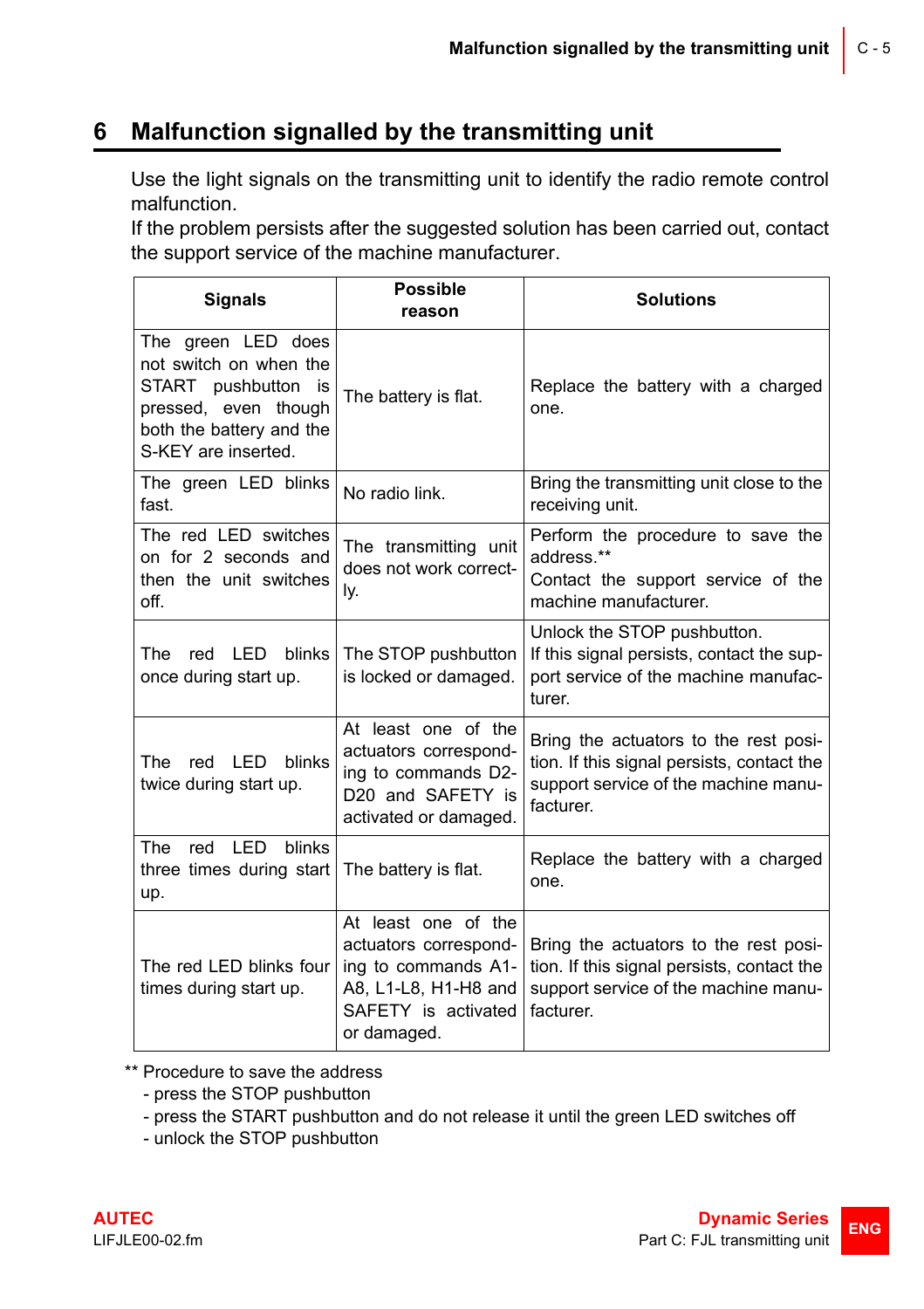$C - 6$